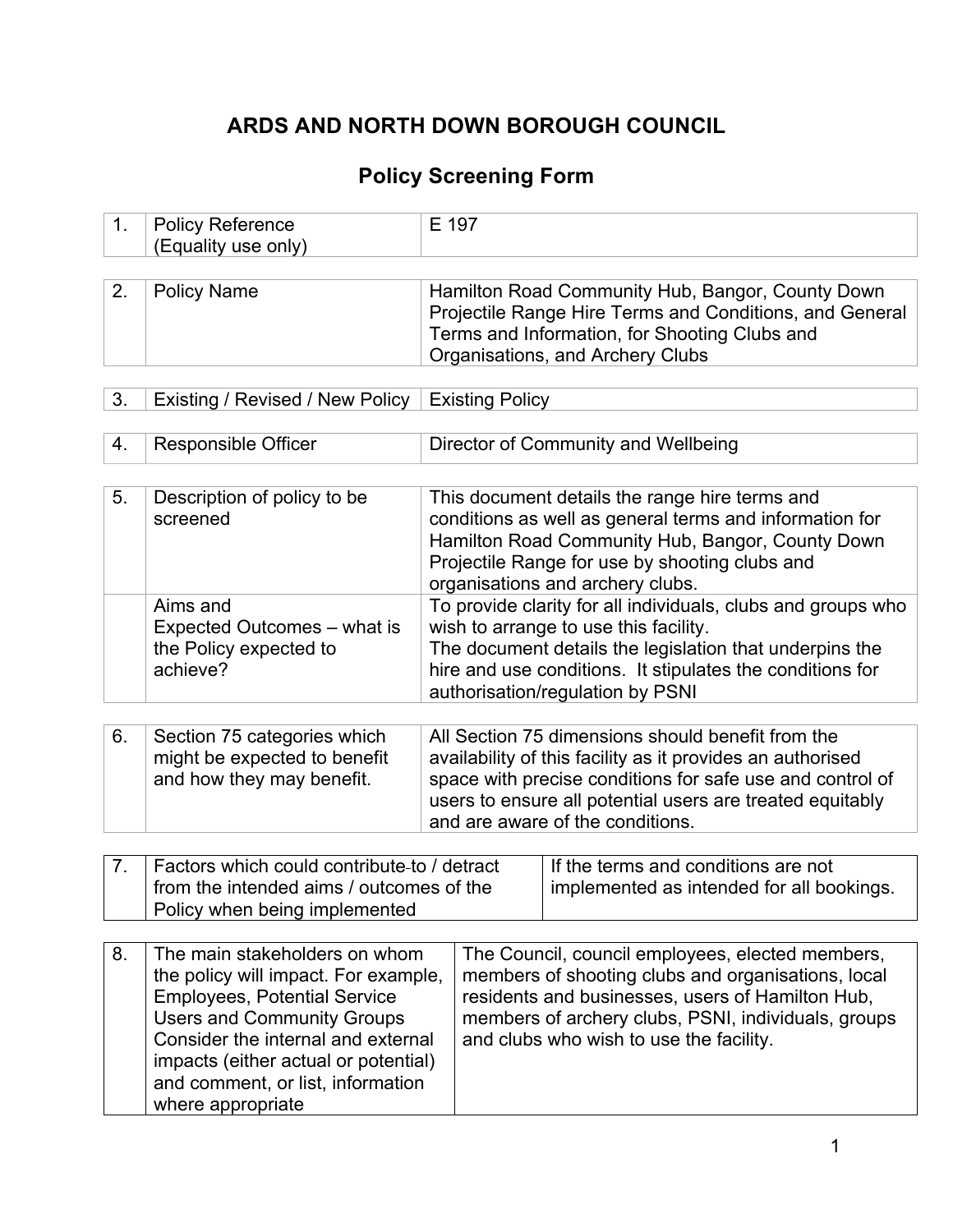| 9.  |                            |                                                                                        | Please provide details of other policies which have a bearing on this one. |         |                  |                             |          |                                                                                   |  |  |
|-----|----------------------------|----------------------------------------------------------------------------------------|----------------------------------------------------------------------------|---------|------------------|-----------------------------|----------|-----------------------------------------------------------------------------------|--|--|
|     |                            | E 14 Sustainability and Environmental Policy                                           |                                                                            |         |                  | Ards and North Down Borough |          |                                                                                   |  |  |
|     |                            | E 28 Corporate Complaints policy and procedure                                         |                                                                            |         |                  | Council                     |          |                                                                                   |  |  |
|     |                            | E 58 Ards and North Down Borough Council                                               |                                                                            |         |                  |                             |          |                                                                                   |  |  |
|     |                            | Pricing Schedule 2016-2017                                                             |                                                                            |         |                  |                             |          |                                                                                   |  |  |
|     |                            | E 66 Safeguarding policy for children, young                                           |                                                                            |         |                  |                             |          |                                                                                   |  |  |
|     |                            | people and adults who may be vulnerable                                                |                                                                            |         |                  |                             |          |                                                                                   |  |  |
|     |                            | E 153 Customer Care Strategy                                                           |                                                                            |         |                  |                             |          |                                                                                   |  |  |
|     |                            | E 196 Ards and North Down Borough Council                                              |                                                                            |         |                  |                             |          |                                                                                   |  |  |
|     |                            | Corporate Plan 2020-2024                                                               |                                                                            |         |                  |                             |          |                                                                                   |  |  |
|     |                            |                                                                                        |                                                                            |         |                  |                             |          |                                                                                   |  |  |
| 10. |                            | Available evidence (quantitative and qualitative) considered as important to encourage |                                                                            |         |                  |                             |          |                                                                                   |  |  |
|     | completion in relation to: |                                                                                        |                                                                            |         |                  |                             |          |                                                                                   |  |  |
|     | Religious                  | <b>Summary:</b> The Northern Ireland Census 2011 (NISRA) statistics for the Borough    |                                                                            |         |                  |                             |          |                                                                                   |  |  |
|     | <b>Belief</b>              | area showed that 75% are or have been brought up in Protestant and Other               |                                                                            |         |                  |                             |          |                                                                                   |  |  |
|     |                            | Christian (including Christian related) religions. While this varied across the        |                                                                            |         |                  |                             |          |                                                                                   |  |  |
|     |                            | borough from 17% in Portaferry ward to 87% in Carrowdore ward this does not            |                                                                            |         |                  |                             |          |                                                                                   |  |  |
|     |                            |                                                                                        |                                                                            |         |                  |                             |          | have any relation to this policy. These compared to 48% for Northern Ireland as a |  |  |
|     |                            | whole.                                                                                 |                                                                            |         |                  |                             |          |                                                                                   |  |  |
|     |                            | See table below                                                                        |                                                                            |         |                  |                             |          |                                                                                   |  |  |
|     |                            |                                                                                        | Data: Religion or Religion Brought up in (Numbers with % in brackets)      |         |                  |                             |          |                                                                                   |  |  |
|     |                            | Other<br>Catholic<br>Protestant<br>All usual<br>None                                   |                                                                            |         |                  |                             |          |                                                                                   |  |  |
|     |                            |                                                                                        | residents<br>and Other<br>Religions                                        |         |                  |                             |          |                                                                                   |  |  |
|     |                            |                                                                                        |                                                                            |         | Christian        |                             |          |                                                                                   |  |  |
|     |                            |                                                                                        |                                                                            |         | (including)      |                             |          |                                                                                   |  |  |
|     |                            |                                                                                        |                                                                            |         | Christian        |                             |          |                                                                                   |  |  |
|     |                            |                                                                                        |                                                                            |         | related)         |                             |          |                                                                                   |  |  |
|     |                            | Northern                                                                               | 1,810,863                                                                  | 817,385 |                  | 16,592                      | 101,169  |                                                                                   |  |  |
|     |                            | Ireland                                                                                | $(100\%)$                                                                  | (45%)   | 875,717<br>(48%) | (1%)                        | (6%)     |                                                                                   |  |  |
|     |                            | Ards<br>and                                                                            |                                                                            |         |                  |                             |          |                                                                                   |  |  |
|     |                            | <b>North</b>                                                                           |                                                                            |         |                  |                             |          |                                                                                   |  |  |
|     |                            | Down                                                                                   |                                                                            |         |                  |                             |          |                                                                                   |  |  |
|     |                            | Borough                                                                                | 156,672                                                                    | 20,550  | 117,589          | 1,729                       | 16,804   |                                                                                   |  |  |
|     |                            | Council                                                                                | $(100\%)$                                                                  | (13%)   | (75%)            | (1%)                        | $(11\%)$ |                                                                                   |  |  |
|     |                            | Source: Religion or religion brought up in. Census 2011, NISRA                         |                                                                            |         |                  |                             |          |                                                                                   |  |  |
|     | Political                  | <b>Summary:</b> Electoral Office data from recent Local Government elections detail    |                                                                            |         |                  |                             |          |                                                                                   |  |  |
|     | Opinion                    | the political representation on Ards and North Down Council, The Stormont              |                                                                            |         |                  |                             |          |                                                                                   |  |  |
|     |                            | Executive for this electoral area and Westminster election. This data is an            |                                                                            |         |                  |                             |          |                                                                                   |  |  |
|     |                            | approximate measure of political opinion of the voting electorate within the           |                                                                            |         |                  |                             |          |                                                                                   |  |  |
|     |                            |                                                                                        |                                                                            |         |                  |                             |          | Borough. Turnout to vote in North Down and Strangford constituencies tend to be   |  |  |
|     |                            | lower than the rest of NI suggesting less strong political opinions. Of those who      |                                                                            |         |                  |                             |          |                                                                                   |  |  |
|     |                            | do turn out, the results show preferences for voting Unionist parties.                 |                                                                            |         |                  |                             |          |                                                                                   |  |  |
|     |                            | See table below                                                                        |                                                                            |         |                  |                             |          |                                                                                   |  |  |
|     |                            | <b>Data: Council Election results</b>                                                  |                                                                            |         |                  |                             |          |                                                                                   |  |  |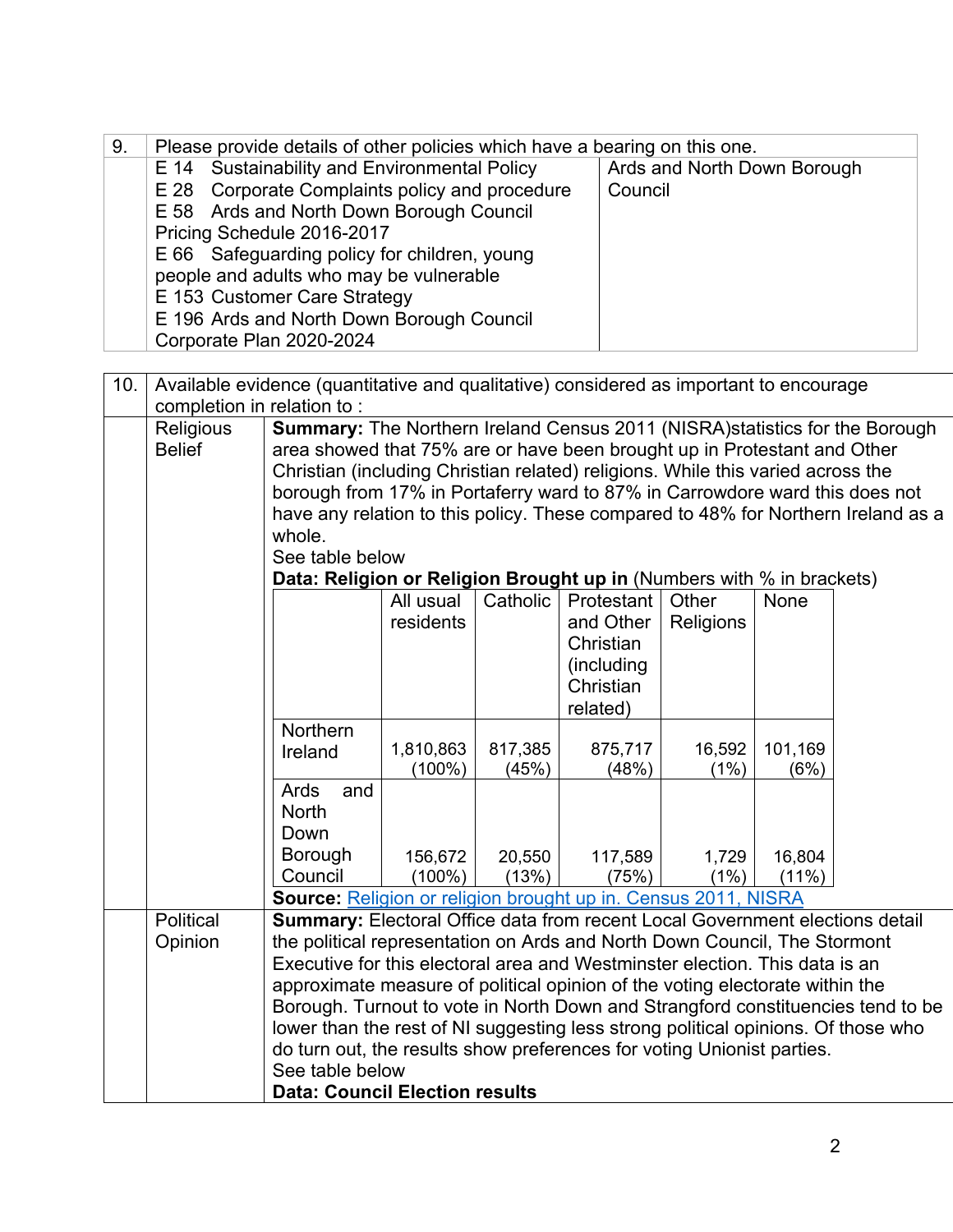| The most recent local council election (22 <sup>nd</sup> May 2015) showed:                                                   |                        |                                   |                |           |                          |              |                |                |              |       |
|------------------------------------------------------------------------------------------------------------------------------|------------------------|-----------------------------------|----------------|-----------|--------------------------|--------------|----------------|----------------|--------------|-------|
|                                                                                                                              |                        |                                   |                |           | <b>Elected Candidate</b> |              |                |                |              |       |
|                                                                                                                              | Eligible<br>Electorate | Votes<br>Polled<br>(%<br>Turnout) | $\frac{1}{2}$  | Sinn Féin | $\exists$                | <b>SDLP</b>  | Alliance       | Independent    | TUV          | Green |
| Northern<br>Ireland                                                                                                          | 1,243,649              | 638,332<br>(51.3%)                | 130            | 105       | 88                       | 66           | 32             | 15             | 13           | 4     |
| Ards and<br>North Down<br>Borough<br>Council                                                                                 | 112,077                | 47,161<br>$(42.1\%)$              | 17             |           | $9\,$                    | $\mathbf{1}$ | $\overline{7}$ | $\overline{2}$ | 1            | 3     |
| Ards<br>Peninsula<br>(DEA)                                                                                                   | 16,656                 | 7,369<br>$(44.2\%)$               | 3              |           | 1                        | 1            | 1              |                |              |       |
| Bangor<br>Central<br>(DEA)                                                                                                   | 17,194                 | 6,678<br>$(38.8\%)$               | $\overline{2}$ |           | $\overline{2}$           |              | 1              |                |              | 1     |
| <b>Bangor East</b><br>and<br>Donaghadee<br>(DEA)                                                                             | 16,956                 | 6,915<br>$(40.8\%)$               | 3              |           | 1                        |              | 1              | 1              |              |       |
| <b>Bangor West</b><br>(DEA)                                                                                                  | 13,479                 | 5,448<br>$(40.4\%)$               | $\overline{2}$ |           | 1                        |              | 1              |                |              | 1     |
| Comber<br>(DEA)                                                                                                              | 13,681                 | 6,272<br>$(45.8\%)$               | $\overline{2}$ |           | 1                        |              | 1              |                | $\mathbf{1}$ |       |
| Holywood<br>and<br>Clandeboye<br>(DEA)                                                                                       | 14,158                 | 6,229<br>$(44.0\%)$               | $\overline{2}$ |           | 1                        |              | 1              |                |              | 1     |
| Newtownards<br>(DEA)                                                                                                         | 19,953                 | 8,250<br>$(41.4\%)$               | 3              |           | $\overline{2}$           |              | 1              | $\mathbf{1}$   |              |       |
| <b>Source: The Electoral Office, NI</b><br>Since the election in 2014 for local Councillors changes to the political make-up |                        |                                   |                |           |                          |              |                |                |              |       |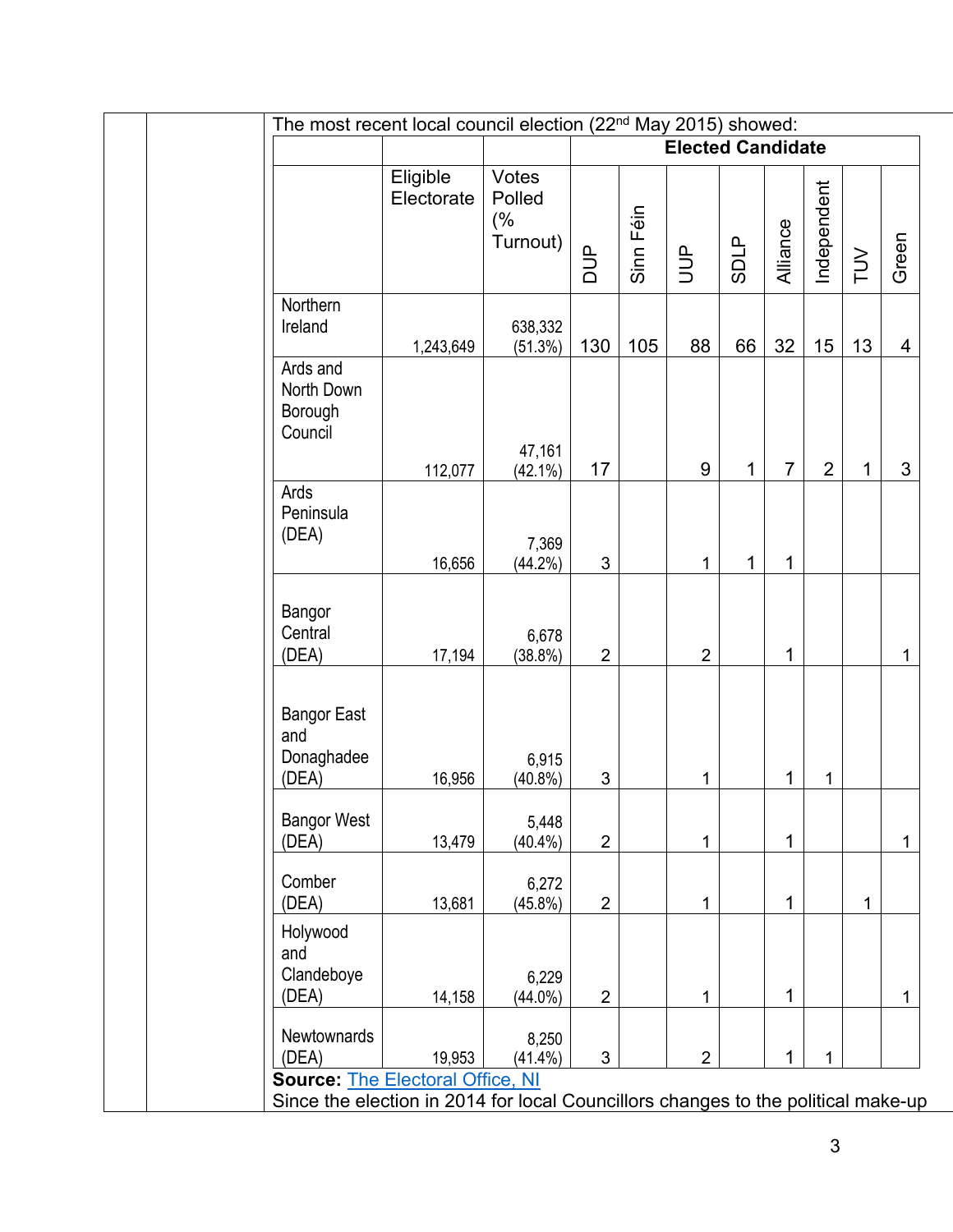|        | of the Council have taken place. The current makeup of the Council as at                                                                                    |                        |                 |                 |               |                 |                 |                  |                           |                |                 |
|--------|-------------------------------------------------------------------------------------------------------------------------------------------------------------|------------------------|-----------------|-----------------|---------------|-----------------|-----------------|------------------|---------------------------|----------------|-----------------|
|        | December 2017 was:                                                                                                                                          |                        |                 |                 |               |                 |                 |                  |                           |                |                 |
|        | 18 DUP, 8 UUP, 3 Independents, 2 Greens with 7 Alliance, 1 SDLP and 1 TUV.                                                                                  |                        |                 |                 |               |                 |                 |                  |                           |                |                 |
| Racial | Summary: NISRA, NINIS and Northern Ireland Strategic Migration Partnership                                                                                  |                        |                 |                 |               |                 |                 |                  |                           |                |                 |
| Group  | data provide up to date data. The 2011 census showed that 32,000 (1.8%) of the<br>usually resident population in Northern Ireland is from a minority ethnic |                        |                 |                 |               |                 |                 |                  |                           |                |                 |
|        |                                                                                                                                                             |                        |                 |                 |               |                 |                 |                  |                           |                |                 |
|        | background. Within the borough, the 2011 Census showed that 1.5% (2,300)                                                                                    |                        |                 |                 |               |                 |                 |                  |                           |                |                 |
|        | were from a minority ethnic background. Across the borough this ranged from<br>5.2% in Loughview ward to 0.3% in Lisbane ward.                              |                        |                 |                 |               |                 |                 |                  |                           |                |                 |
|        | See table below                                                                                                                                             |                        |                 |                 |               |                 |                 |                  |                           |                |                 |
|        | Data: Ethnic Group (Numbers with % in brackets)                                                                                                             |                        |                 |                 |               |                 |                 |                  |                           |                |                 |
|        |                                                                                                                                                             |                        |                 |                 |               |                 |                 |                  |                           |                |                 |
|        |                                                                                                                                                             |                        |                 |                 |               | Banglades<br>hi |                 |                  |                           |                |                 |
|        |                                                                                                                                                             | All usual<br>residents | White           | Chinese         | Indian        |                 | Other<br>Asian  | Black<br>African | Black<br>Other            | Mixed          | Other           |
|        |                                                                                                                                                             |                        |                 |                 |               |                 |                 |                  |                           |                |                 |
|        | Northern                                                                                                                                                    |                        |                 |                 |               |                 |                 |                  |                           |                |                 |
|        | Ireland                                                                                                                                                     | 1,810,863              | 1,778,449       | 6,303           | 6,198         | 540             | 6,089           | 2,345            | 1271                      | 6,014          | 3,654           |
|        |                                                                                                                                                             | $(100\%)$              | (98%)           | $(0\%)$         | $(0\%)$       | $(0\%)$         | $(0\%)$         | $(0\%)$          | $(0\%)$                   | $(0\%)$        | $(0\%)$         |
|        | Ards<br>and                                                                                                                                                 |                        |                 |                 |               |                 |                 |                  |                           |                |                 |
|        | <b>North</b><br>Down                                                                                                                                        |                        |                 |                 |               |                 |                 |                  |                           |                |                 |
|        | Borough                                                                                                                                                     | 156,672                | 154,365         | 406             | 283           | 177             | 415             | 139              | 132                       | 556            | 199             |
|        | Council                                                                                                                                                     | $(100\%)$              | (99%)           | $(0\%)$         | $(0\%)$       | $(0\%)$         | $(0\%)$         | $(0\%)$          | $(0\%)$                   | $(0\%)$        | $(0\%)$         |
|        | Ards                                                                                                                                                        | 156,672                | 23,367          | 26              | 19            | 5               | 19              | 6                | $\overline{2}$            | 51             | 29              |
|        | Peninsula<br>$(0\%)$<br>$(0\%)$<br>$(100\%)$<br>(99%)<br>$(0\%)$<br>$(0\%)$<br>$(0\%)$<br>$(0\%)$<br>$(0\%)$<br>$(0\%)$                                     |                        |                 |                 |               |                 |                 |                  |                           |                |                 |
|        | Bangor<br>Central                                                                                                                                           | 23,524<br>$(100\%)$    | 24,469<br>(98%) | 105<br>$(0\%)$  | 43<br>$(0\%)$ | 17<br>$(0\%)$   | 43<br>$(0\%)$   | 26<br>$(0\%)$    | 32<br>$(0\%)$             | 119<br>$(0\%)$ | 38<br>$(0\%)$   |
|        | <b>Bangor East</b>                                                                                                                                          |                        |                 |                 |               |                 |                 |                  |                           |                |                 |
|        | and                                                                                                                                                         |                        |                 |                 | 27            |                 |                 |                  |                           |                |                 |
|        | Donaghadee                                                                                                                                                  | 24,892<br>$(100\%)$    | 22,648<br>(99%) | 56<br>$(0\%)$   | $(0\%)$       | 10<br>$(0\%)$   | 91<br>$(0\%)$   | 11<br>$(0\%)$    | $\overline{2}$<br>$(0\%)$ | 82<br>$(0\%)$  | 19<br>$(0\%)$   |
|        |                                                                                                                                                             | 22,946                 | 17,763          | 19              |               | $\overline{2}$  |                 | 3                | 26                        | 73             | 15              |
|        | <b>Bangor West</b>                                                                                                                                          | $(100\%)$              | (98%)           | $(0\%)$         | 135           | (0%)            | 116             | $(0\%)$          | $(0\%)$                   | $(0\%)$        | $(0\%)$         |
|        |                                                                                                                                                             | 18,152                 | 18,216          | $\overline{30}$ | 8             | 9               | $\overline{35}$ | 4                | 8                         | 55             | $\overline{17}$ |
|        | Comber                                                                                                                                                      | (100%)                 | (99%)           | $(0\%)$         | $(0\%)$       | $(0\%)$         | $(0\%)$         | $(0\%)$          | $(0\%)$                   | $(0\%)$        | $(0\%)$         |
|        | Holywood                                                                                                                                                    |                        |                 |                 |               |                 |                 |                  |                           |                |                 |
|        | and                                                                                                                                                         | 18,382                 | 20,061          | 65              | 31            | 23              | 81              | 81               | 56                        | 101            | 61              |
|        | Clandeboye                                                                                                                                                  | (100%)                 | (98%)           | $(0\%)$         | $(0\%)$       | $(0\%)$         | $(0\%)$         | $(0\%)$          | $(0\%)$                   | $(0\%)$        | $(0\%)$         |
|        |                                                                                                                                                             | 20,560                 | 27,841          | 105             | 20            | 111             | 30              | 8                | 6                         | 75             | 20              |
|        | Newtownards                                                                                                                                                 | $(100\%)$              | (99%)           | $(0\%)$         | $(0\%)$       | $(0\%)$         | $(0\%)$         | $(0\%)$          | $(0\%)$                   | $(0\%)$        | $(0\%)$         |
|        | <b>Source: Ethnic Group, Census 2011, NISRA</b>                                                                                                             |                        |                 |                 |               |                 |                 |                  |                           |                |                 |
| Age    | NISRA have published population projections for the Borough which show that                                                                                 |                        |                 |                 |               |                 |                 |                  |                           |                |                 |
|        | the proportion of those aged 85 and over are expected to more than double within<br>the next 25 years.                                                      |                        |                 |                 |               |                 |                 |                  |                           |                |                 |
|        | ANDBC has the highest % population of older people in Northern Ireland.                                                                                     |                        |                 |                 |               |                 |                 |                  |                           |                |                 |
|        | See table below                                                                                                                                             |                        |                 |                 |               |                 |                 |                  |                           |                |                 |
|        | <b>Data: Age Groups (Numbers with % in brackets)</b>                                                                                                        |                        |                 |                 |               |                 |                 |                  |                           |                |                 |
|        |                                                                                                                                                             |                        |                 |                 |               |                 |                 |                  |                           |                |                 |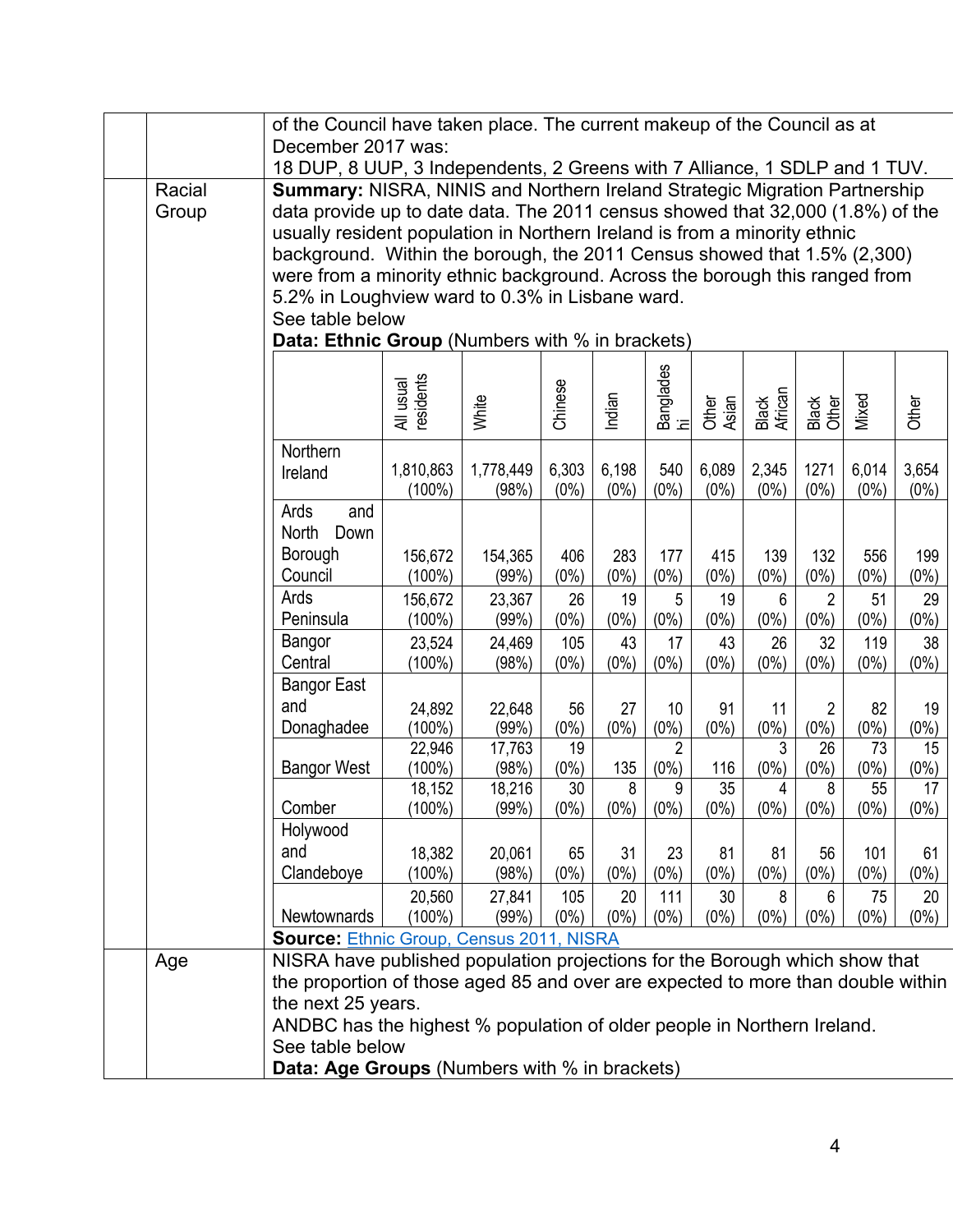|                          |                                                                                                                                                                                                                                                                                                                                                                                                                                                                                                                                                                                                                                                                                                                   |                                                                                                                                                                                                                                                                                                                                   | $0 - 15$                                                | 16-39                    | 40-64                                                                                        |                                                                         | $65+$                                       | Total                                                                                                                                       |
|--------------------------|-------------------------------------------------------------------------------------------------------------------------------------------------------------------------------------------------------------------------------------------------------------------------------------------------------------------------------------------------------------------------------------------------------------------------------------------------------------------------------------------------------------------------------------------------------------------------------------------------------------------------------------------------------------------------------------------------------------------|-----------------------------------------------------------------------------------------------------------------------------------------------------------------------------------------------------------------------------------------------------------------------------------------------------------------------------------|---------------------------------------------------------|--------------------------|----------------------------------------------------------------------------------------------|-------------------------------------------------------------------------|---------------------------------------------|---------------------------------------------------------------------------------------------------------------------------------------------|
|                          | Northern Ireland                                                                                                                                                                                                                                                                                                                                                                                                                                                                                                                                                                                                                                                                                                  |                                                                                                                                                                                                                                                                                                                                   | 385,200                                                 | 583,116                  | 591,481                                                                                      |                                                                         | 291,824                                     | 1,851,621                                                                                                                                   |
|                          |                                                                                                                                                                                                                                                                                                                                                                                                                                                                                                                                                                                                                                                                                                                   |                                                                                                                                                                                                                                                                                                                                   | (21%)                                                   | (31%)                    | (32%)                                                                                        |                                                                         | (16%)                                       | $(100\%)$                                                                                                                                   |
|                          | Ards<br>and                                                                                                                                                                                                                                                                                                                                                                                                                                                                                                                                                                                                                                                                                                       | <b>North</b>                                                                                                                                                                                                                                                                                                                      |                                                         |                          |                                                                                              |                                                                         |                                             |                                                                                                                                             |
|                          | Borough<br>Down                                                                                                                                                                                                                                                                                                                                                                                                                                                                                                                                                                                                                                                                                                   |                                                                                                                                                                                                                                                                                                                                   | 29,801                                                  | 43,239                   | 54,094                                                                                       |                                                                         | 31,663                                      | 158,797                                                                                                                                     |
|                          | Council                                                                                                                                                                                                                                                                                                                                                                                                                                                                                                                                                                                                                                                                                                           |                                                                                                                                                                                                                                                                                                                                   | (19%)                                                   | (27%)                    | (34%)                                                                                        |                                                                         | (20%)                                       | $(100\%)$                                                                                                                                   |
|                          | <b>Sources: Demography and Methodology Branch, NISRA</b>                                                                                                                                                                                                                                                                                                                                                                                                                                                                                                                                                                                                                                                          |                                                                                                                                                                                                                                                                                                                                   |                                                         |                          |                                                                                              |                                                                         |                                             |                                                                                                                                             |
|                          | <b>World Health Organization</b>                                                                                                                                                                                                                                                                                                                                                                                                                                                                                                                                                                                                                                                                                  |                                                                                                                                                                                                                                                                                                                                   |                                                         |                          |                                                                                              |                                                                         |                                             |                                                                                                                                             |
| Marital<br><b>Status</b> | Lisbane ward.<br>See table below                                                                                                                                                                                                                                                                                                                                                                                                                                                                                                                                                                                                                                                                                  | The 2011 Northern Ireland Census showed that 48% of adults (those aged over<br>16 years of age) in Northern Ireland were either married or in a registered same-<br>sex civil partnership. Within the borough, 54% of adults fell into this category.<br>This varies across the borough from 36% in Central (Ards) ward to 64% in |                                                         |                          |                                                                                              |                                                                         |                                             |                                                                                                                                             |
|                          | Data: Marital Status (All aged 16+) (Numbers with % in brackets)                                                                                                                                                                                                                                                                                                                                                                                                                                                                                                                                                                                                                                                  |                                                                                                                                                                                                                                                                                                                                   |                                                         |                          |                                                                                              |                                                                         |                                             |                                                                                                                                             |
|                          |                                                                                                                                                                                                                                                                                                                                                                                                                                                                                                                                                                                                                                                                                                                   | All usual residents                                                                                                                                                                                                                                                                                                               | registered a same-<br>married or never<br>Single (never | civil partnership<br>sex | In a registered same-<br>sex civil partnership<br>o <del>c</del> parated tour sun<br>Married | legally married or still<br>legally in a same-sex<br>civil partnership) | Divorced or formerly<br>in a same-sex civil | Widowed or surviving<br>partnership which is<br>now legally dissolved<br>partner from a same-<br>sex civil partnership<br>civil partnership |
|                          | Northern<br>Ireland                                                                                                                                                                                                                                                                                                                                                                                                                                                                                                                                                                                                                                                                                               | 1,431,540<br>$(100\%)$                                                                                                                                                                                                                                                                                                            | 517,393<br>(36%)                                        | 680,831<br>(48%)         | 1,243<br>(0%)                                                                                | 56,911<br>(4%)                                                          | 78,074<br>(5%)                              | 97,088<br>(7%)                                                                                                                              |
|                          | Ards<br>and<br><b>North</b><br>Down<br>Borough<br>Council                                                                                                                                                                                                                                                                                                                                                                                                                                                                                                                                                                                                                                                         | 126,945<br>$(100\%)$                                                                                                                                                                                                                                                                                                              | 36,730<br>(29%)                                         | 67,866<br>(53%)          | 123<br>$(0\%)$                                                                               | 4,328<br>(3%)                                                           | 8,548<br>(7%)                               | 9,350<br>(7%)                                                                                                                               |
|                          | <b>Source: Northern Ireland 2011 Census, Marital Status</b>                                                                                                                                                                                                                                                                                                                                                                                                                                                                                                                                                                                                                                                       |                                                                                                                                                                                                                                                                                                                                   |                                                         |                          |                                                                                              |                                                                         |                                             |                                                                                                                                             |
| Sexual<br>orientation    | Summary: It should be noted that no reliable data is available on sexual<br>orientation-NISRA are currently examining methodology on how to measure this.<br>However, the 2011 census indicates that less than 1% of the Northern Ireland<br>adult population (those aged 16 years and over) were in a registered same-sex<br>civil partnership. This was similar to the borough as a whole. The Continuous<br>Household Survey in Northern Ireland estimated this figure between 0.9% and<br>1.9% in 2015-2016. The Office for National Statistics estimates a similar range for<br>the United Kingdom (1.7%).<br><b>Source: Northern Ireland 2011 Census, Marital Status</b><br><b>ONS 2015 Sexual Identity</b> |                                                                                                                                                                                                                                                                                                                                   |                                                         |                          |                                                                                              |                                                                         |                                             |                                                                                                                                             |
| Men &                    | According to census (NISRA) almost half of the population of Northern Ireland                                                                                                                                                                                                                                                                                                                                                                                                                                                                                                                                                                                                                                     |                                                                                                                                                                                                                                                                                                                                   |                                                         |                          |                                                                                              |                                                                         |                                             |                                                                                                                                             |
| Women                    | were male (49%) and this was similar throughout Ards and North Down Borough                                                                                                                                                                                                                                                                                                                                                                                                                                                                                                                                                                                                                                       |                                                                                                                                                                                                                                                                                                                                   |                                                         |                          |                                                                                              |                                                                         |                                             |                                                                                                                                             |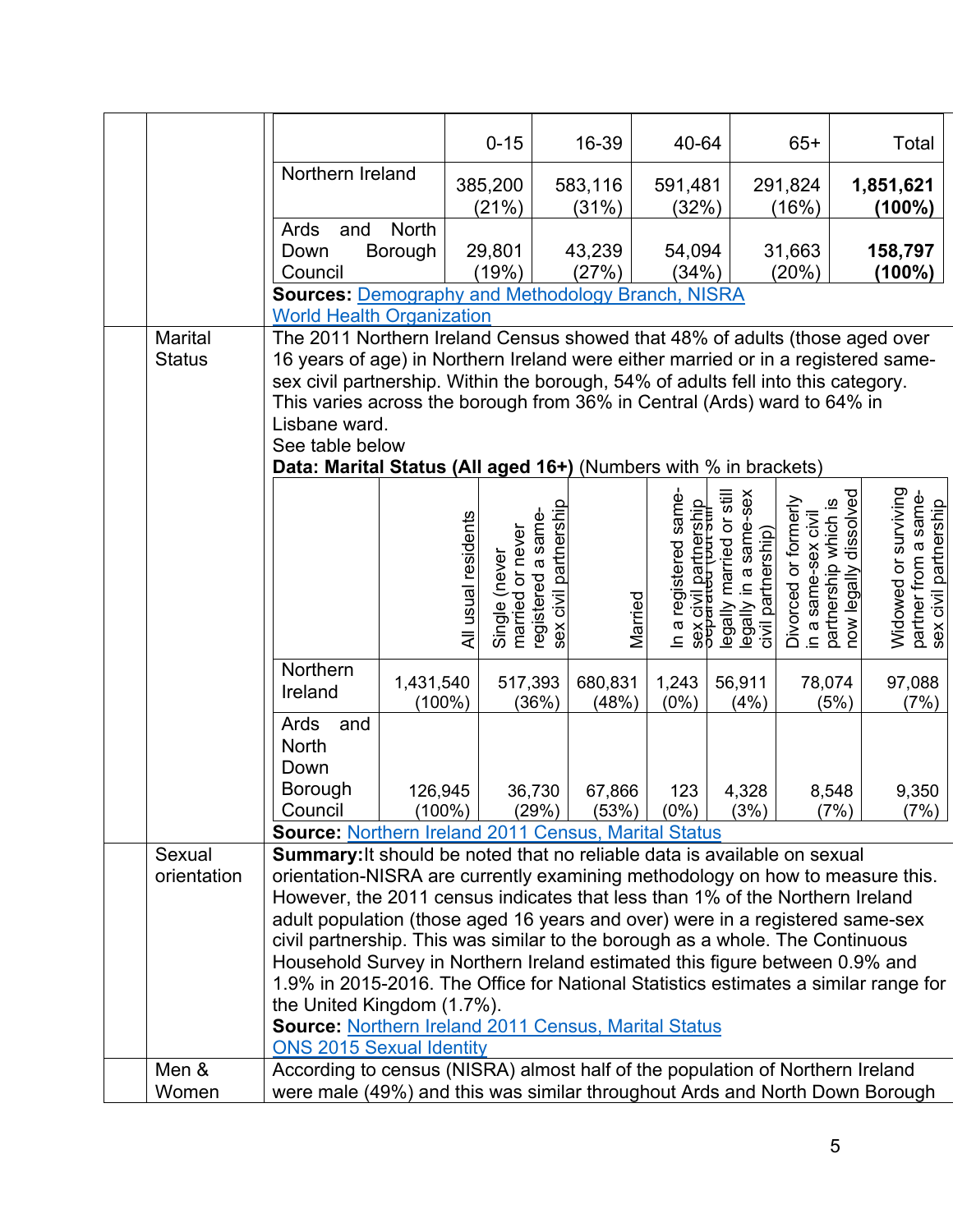| generally         | Council (48%). See table below<br>Data:                                                                                                                                                                                                                                                                                              |               |              |                            |         |                                                                                                                                                              |  |
|-------------------|--------------------------------------------------------------------------------------------------------------------------------------------------------------------------------------------------------------------------------------------------------------------------------------------------------------------------------------|---------------|--------------|----------------------------|---------|--------------------------------------------------------------------------------------------------------------------------------------------------------------|--|
|                   |                                                                                                                                                                                                                                                                                                                                      |               | <b>Males</b> |                            | Females | All                                                                                                                                                          |  |
|                   | Northern Ireland                                                                                                                                                                                                                                                                                                                     |               |              |                            |         | 1,810,863                                                                                                                                                    |  |
|                   | North<br>Down<br>Ards and                                                                                                                                                                                                                                                                                                            | 887,323 (49%) |              | 923,540 (51%)              |         | $(100\%)$                                                                                                                                                    |  |
|                   | <b>Borough Council</b>                                                                                                                                                                                                                                                                                                               | 75,920 (48%)  |              | 80,752 (52%)               |         | 156,672(100%)                                                                                                                                                |  |
|                   | Source: Age Structure, Census 2011, NISRA<br>Review of statistical classification and delineation of settlements, NISRA                                                                                                                                                                                                              |               |              |                            |         |                                                                                                                                                              |  |
| <b>Disability</b> | The 2011 Census (NISRA) showed that 20% of the population in Ards and North<br>Down area had a health issue or disability (including those related to old age)<br>which has lasted or expected to last at least 12 months. (This was similar to the<br>Northern Ireland figure of 21%.)<br><b>Disability Living Allowances, 2015</b> |               |              |                            |         |                                                                                                                                                              |  |
|                   |                                                                                                                                                                                                                                                                                                                                      |               |              | 2015 (Disability<br>Living |         | 2015 (Multiple<br><b>Disability Benefits)</b>                                                                                                                |  |
|                   |                                                                                                                                                                                                                                                                                                                                      |               |              | Allowance<br>Recipients)   |         | *MDB is<br>aggregated data<br>from Attendance<br>Allowance,<br><b>Disability Living</b>                                                                      |  |
|                   |                                                                                                                                                                                                                                                                                                                                      |               |              |                            |         | Allowance,<br><b>Incapacity Benefit</b><br>and Severe<br><b>Disablement</b><br>Allowance data,<br>and data for<br><b>Employment and</b><br>Support allowance |  |
|                   | Northern Ireland                                                                                                                                                                                                                                                                                                                     |               |              | 209,280                    |         | 251,490                                                                                                                                                      |  |
|                   | Ards and North Down Borough<br>Council                                                                                                                                                                                                                                                                                               |               |              | 13,840                     |         | 18,080                                                                                                                                                       |  |
|                   | Ards Peninsula                                                                                                                                                                                                                                                                                                                       |               |              | 2,920                      |         | n/a                                                                                                                                                          |  |
|                   | <b>Bangor Central</b>                                                                                                                                                                                                                                                                                                                |               |              | 2,250                      |         | n/a                                                                                                                                                          |  |
|                   | <b>Bangor East and Donaghadee</b>                                                                                                                                                                                                                                                                                                    |               |              | 1,740                      |         | n/a                                                                                                                                                          |  |
|                   | <b>Bangor West</b>                                                                                                                                                                                                                                                                                                                   |               |              | 1,650                      |         | n/a                                                                                                                                                          |  |
|                   | Comber                                                                                                                                                                                                                                                                                                                               |               |              | 1,270                      |         | n/a                                                                                                                                                          |  |
|                   | Holywood and Clandeboye                                                                                                                                                                                                                                                                                                              |               |              | 1,180                      |         | n/a                                                                                                                                                          |  |
|                   | Newtownards                                                                                                                                                                                                                                                                                                                          |               |              | 2,840                      |         | n/a                                                                                                                                                          |  |
|                   | Northern Ireland Census 2011 Long-term health problem or disability by long-<br>term problem or disability                                                                                                                                                                                                                           |               |              |                            |         |                                                                                                                                                              |  |
| Dependents        | Summary: In considering this dimension the following have been included:<br>persons with responsibility for the care of a child, children, a person with a<br>disability and or an older person. According to the Continuous Household Survey,                                                                                       |               |              |                            |         |                                                                                                                                                              |  |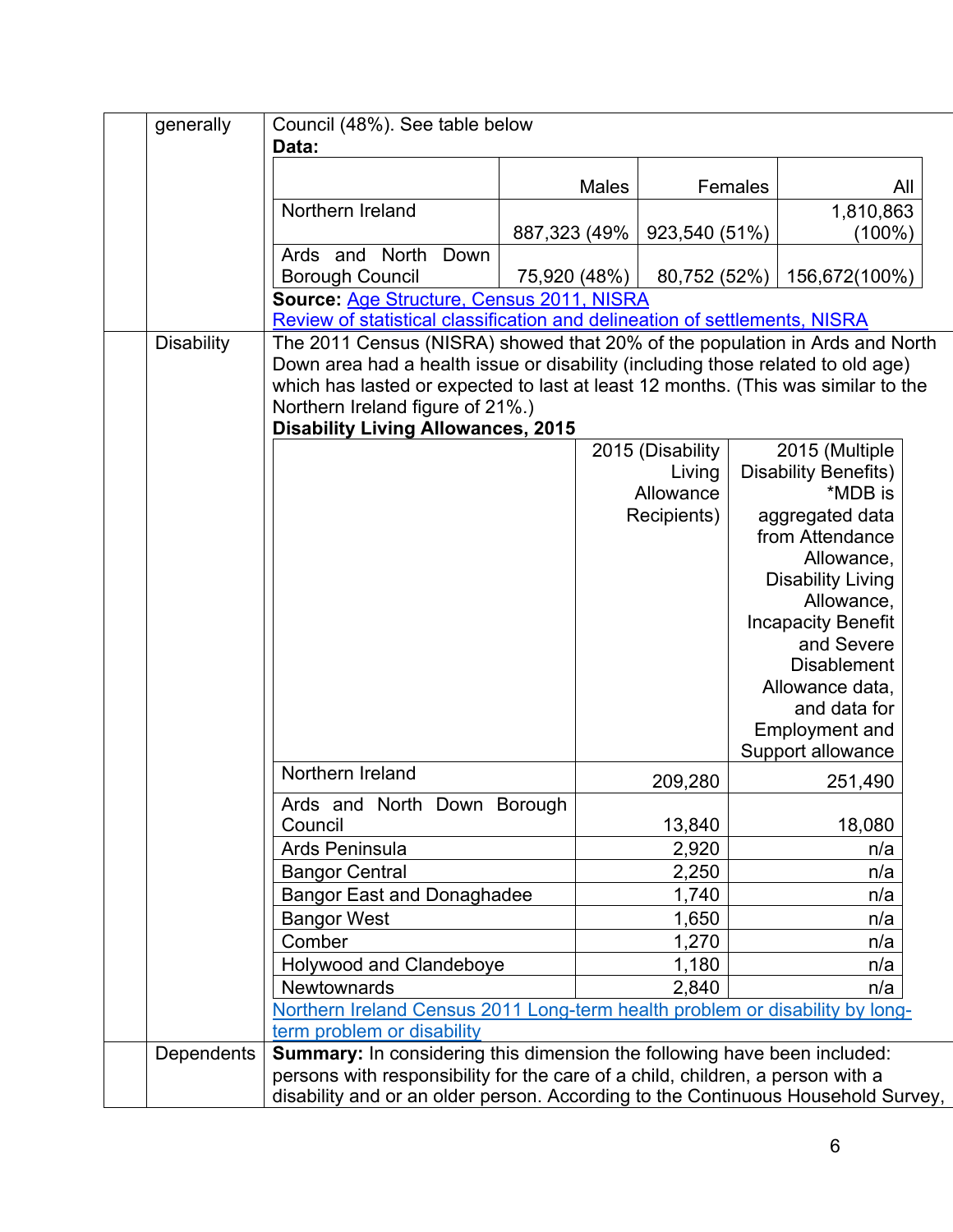|  | 2013-2016, 37% of Ards and North Down claimed to have a dependent (This did      |
|--|----------------------------------------------------------------------------------|
|  | not differentiate on the type of dependent).                                     |
|  | According to the 2011 Census, 7,474 households in Ards and North Down had a      |
|  | dependent child under the age of 4 (This might give an indication on the numbers |
|  | who would have buggies or prams).                                                |
|  | <b>Sources: Continuous Household Survey</b>                                      |

| 11.1 | Based on data previously provided what are the needs, experiences and priorities for each |                                                                |  |  |  |  |  |  |
|------|-------------------------------------------------------------------------------------------|----------------------------------------------------------------|--|--|--|--|--|--|
|      | of the following categories, in relation to this policy/decision?                         |                                                                |  |  |  |  |  |  |
|      | <b>Religious Belief</b>                                                                   | All users and potential users will have similar needs,         |  |  |  |  |  |  |
|      | <b>Political Opinion</b>                                                                  | experiences and priorities in requesting to use this facility. |  |  |  |  |  |  |
|      | <b>Racial Group</b>                                                                       | Those with a disability may require assistance to access       |  |  |  |  |  |  |
|      | Age                                                                                       | and/or leave the basement area. The building is DDA            |  |  |  |  |  |  |
|      | <b>Marital Status</b>                                                                     | compliant.                                                     |  |  |  |  |  |  |
|      | Sexual orientation                                                                        | Groups and clubs are responsible for under 18 year olds and    |  |  |  |  |  |  |
|      | Men & Women generally                                                                     | must have an agreed safeguarding policy.                       |  |  |  |  |  |  |
|      | <b>Disability</b>                                                                         | The personal dimensions are not relevant to club members or    |  |  |  |  |  |  |
|      | <b>Dependents</b>                                                                         | the makeup of club members.                                    |  |  |  |  |  |  |

# **Does this Policy require an Equality Impact Assessment?**

| What is the likely impact on equality of opportunity for each of the Section 75 categories? |                                                                                                                                                              |                  |
|---------------------------------------------------------------------------------------------|--------------------------------------------------------------------------------------------------------------------------------------------------------------|------------------|
|                                                                                             | Detail of Impact                                                                                                                                             | Level of Impact  |
|                                                                                             |                                                                                                                                                              | Minor/Major/None |
| <b>Religious Belief</b>                                                                     | The terms and conditions are the                                                                                                                             | None             |
| <b>Political Opinion</b>                                                                    | same for all requesting to use                                                                                                                               |                  |
| <b>Racial Group</b>                                                                         | and using the facility. Clubs and<br>organisations must be<br>authorised/recognised by PSNI<br>and as such these conditions<br>must be met and these are set |                  |
| Age                                                                                         |                                                                                                                                                              |                  |
| <b>Marital Status</b>                                                                       |                                                                                                                                                              |                  |
| Sexual orientation                                                                          |                                                                                                                                                              |                  |
| Men & Women generally                                                                       |                                                                                                                                                              |                  |
| <b>Disability</b>                                                                           | external to the Council.                                                                                                                                     |                  |
| Dependents                                                                                  |                                                                                                                                                              |                  |

| 2. | Are there opportunities to better promote equality of opportunity for people within the |                                                                                                                  |                                                      |  |
|----|-----------------------------------------------------------------------------------------|------------------------------------------------------------------------------------------------------------------|------------------------------------------------------|--|
|    | Section 75 equality categories?                                                         |                                                                                                                  |                                                      |  |
|    |                                                                                         | If "Yes", provide details $\parallel$ If "No", provide details                                                   |                                                      |  |
|    | <b>Religious Belief</b>                                                                 | No as clubs and organisations using and wishing to use<br>the facility must be authorised/recognised by PSNI and |                                                      |  |
|    | <b>Political Opinion</b>                                                                |                                                                                                                  |                                                      |  |
|    | <b>Racial Group</b>                                                                     | as such these conditions must be met and these are set                                                           |                                                      |  |
|    | Age                                                                                     | external to the Council.                                                                                         |                                                      |  |
|    | <b>Marital Status</b>                                                                   |                                                                                                                  |                                                      |  |
|    | Sexual orientation                                                                      |                                                                                                                  |                                                      |  |
|    | Men & Women generally                                                                   | individual.                                                                                                      | They do not address the Section 75 dimensions of any |  |
|    | <b>Disability</b>                                                                       |                                                                                                                  |                                                      |  |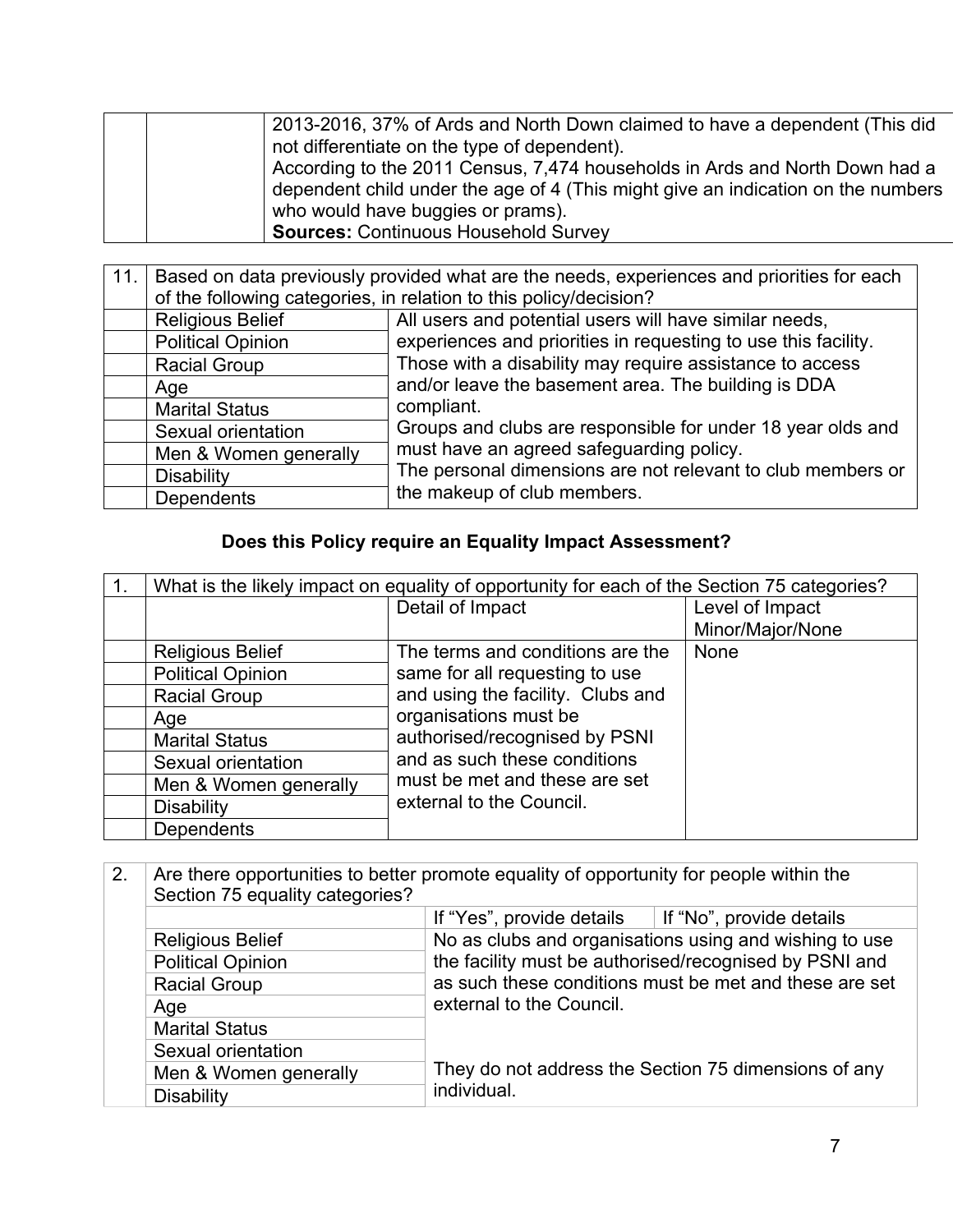#### 3. To what extent is the Policy likely to impact on Good Relations between people of different religious belief, political opinion or racial group? Details of Impact Level of Impact Minor/Major/None Religious Belief Minor as the availability of such a facility should encourage participation in this sport by any individual who meets the criteria for a participating club or organisation Political Opinion Racial Group

| 4. | Are there opportunities to better promote Good Relations between people of different<br>religious belief, political opinion or racial group? |                                                       |                                                          |
|----|----------------------------------------------------------------------------------------------------------------------------------------------|-------------------------------------------------------|----------------------------------------------------------|
|    |                                                                                                                                              | If "Yes" provide details                              | If "No" provide details                                  |
|    | <b>Religious Belief</b>                                                                                                                      | No as clubs and organisations have the opportunity to |                                                          |
|    | <b>Political Opinion</b>                                                                                                                     | participate where they meet the conditions to be an   |                                                          |
|    | <b>Racial Group</b>                                                                                                                          |                                                       | authorised /recognised club and meet all the conditions. |

### Additional Considerations

| <b>Multiple Identity Considerations</b>                                                                                                                                                                                                                                                                              | Details of Impact or potential impact<br>(Positive/Negative)                                                                                                                                                                                          |
|----------------------------------------------------------------------------------------------------------------------------------------------------------------------------------------------------------------------------------------------------------------------------------------------------------------------|-------------------------------------------------------------------------------------------------------------------------------------------------------------------------------------------------------------------------------------------------------|
| Are there any potential impacts of the policy<br>decision on people with multiple identities?<br>(e.g. disabled minority ethnic persons).<br>Where appropriate provide details of data on<br>the impact of the policy on people with multiple<br>identities.<br>Specify relevant Section 75 categories<br>concerned. | The range of users has the potential to<br>impact on a breadth of multiple identities<br>as a breadth of users may join a club and<br>the facility is accessible for all potential<br>users and terms and conditions exist for<br>under 18 year olds. |

### **Disability Discrimination Order (NI) 2006**

| Does this proposed policy<br>provide an opportunity to:                                    | Yes / No | Explain your reasoning:                                                                                                                               |
|--------------------------------------------------------------------------------------------|----------|-------------------------------------------------------------------------------------------------------------------------------------------------------|
| better promote positive<br>$\blacksquare$<br>attitudes towards disabled<br>people          | Yes      | The building is accessible and clubs and<br>groups are encouraged to ensure their<br>membership is inclusive of members who<br>may have a disability. |
| increase participation by<br>$\overline{\phantom{a}}$<br>disabled people in public<br>life |          |                                                                                                                                                       |

### Monitoring Arrangements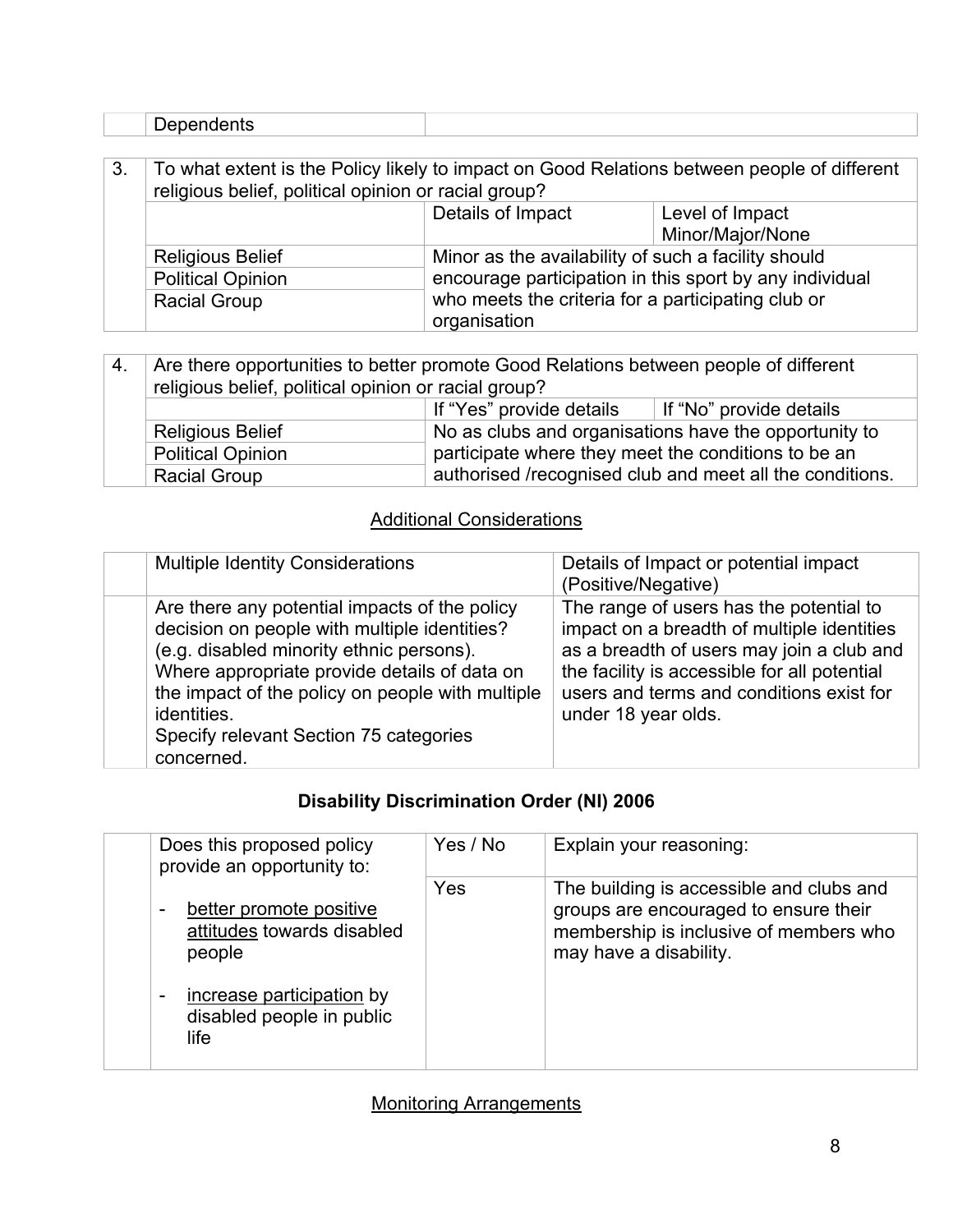Section 75 places a requirement on the Council to have equality monitoring arrangements in place to assess the impact of policies and services, help identify barriers to fair participation and to better promote equality of opportunity.

| Outline what data you could<br>collect in the future to monitor | Comments and complaints of users and potential users.                                               |
|-----------------------------------------------------------------|-----------------------------------------------------------------------------------------------------|
| the impact of this policy /<br>decision on equality, good       | Comments on authorised/recognised clubs or<br>applications from PSNI that would affect the clubs in |
| relations and disability duties                                 | using the facility.                                                                                 |

I can confirm that the proposed policy / decision have been screened for:-

| Equality of opportunity and good relations |
|--------------------------------------------|
| Disabilities duties                        |

On the basis of the answers to the screening questions, I recommend that this policy / decision is:-

| Screened Out - No EQIA necessary (no impacts)     |
|---------------------------------------------------|
| Screened Out – Mitigating Actions (minor impacts) |
| Screened In - Necessary to conduct a full EQIA    |
| Please detail actions to be taken:                |

Screening assessment completed by:-

Name: Shirley Poxon Title: Compliance Officer (Equality and Safeguarding) Date: 14 January 2020 Signature:

Director/Head of Service decision approved by:

Name: Ian Elliott Title: Duty Manager, Londonderry Park Pavilion Date: 14 January 2020 Signature:

If an Equality Impact Assessment is required